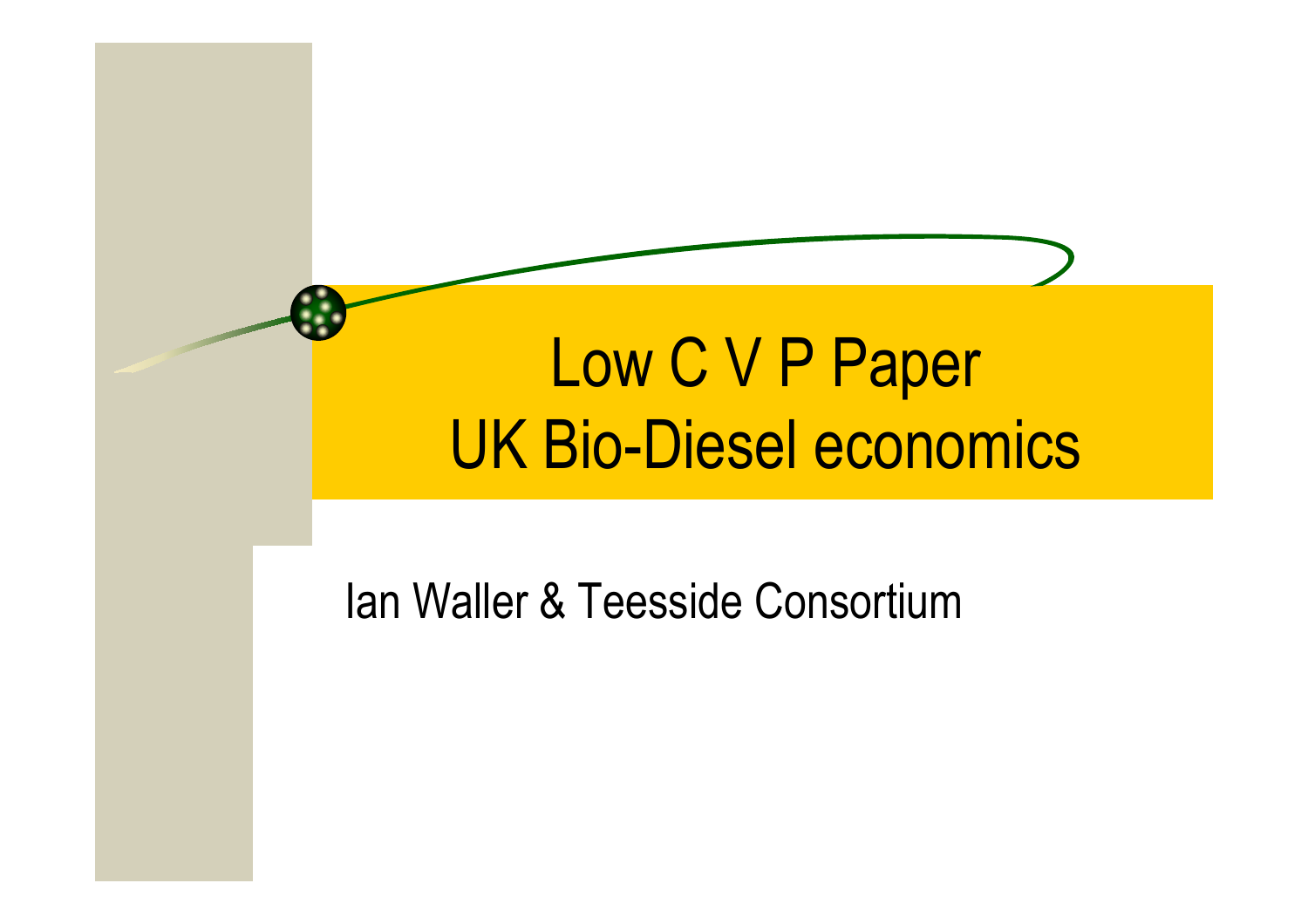# Low C V P Paper

- $\&$  Seed to tank economics
- **₹** Teesside Network
- & Assumptions
- **& Results**
- **L**<sup>t</sup> Proposals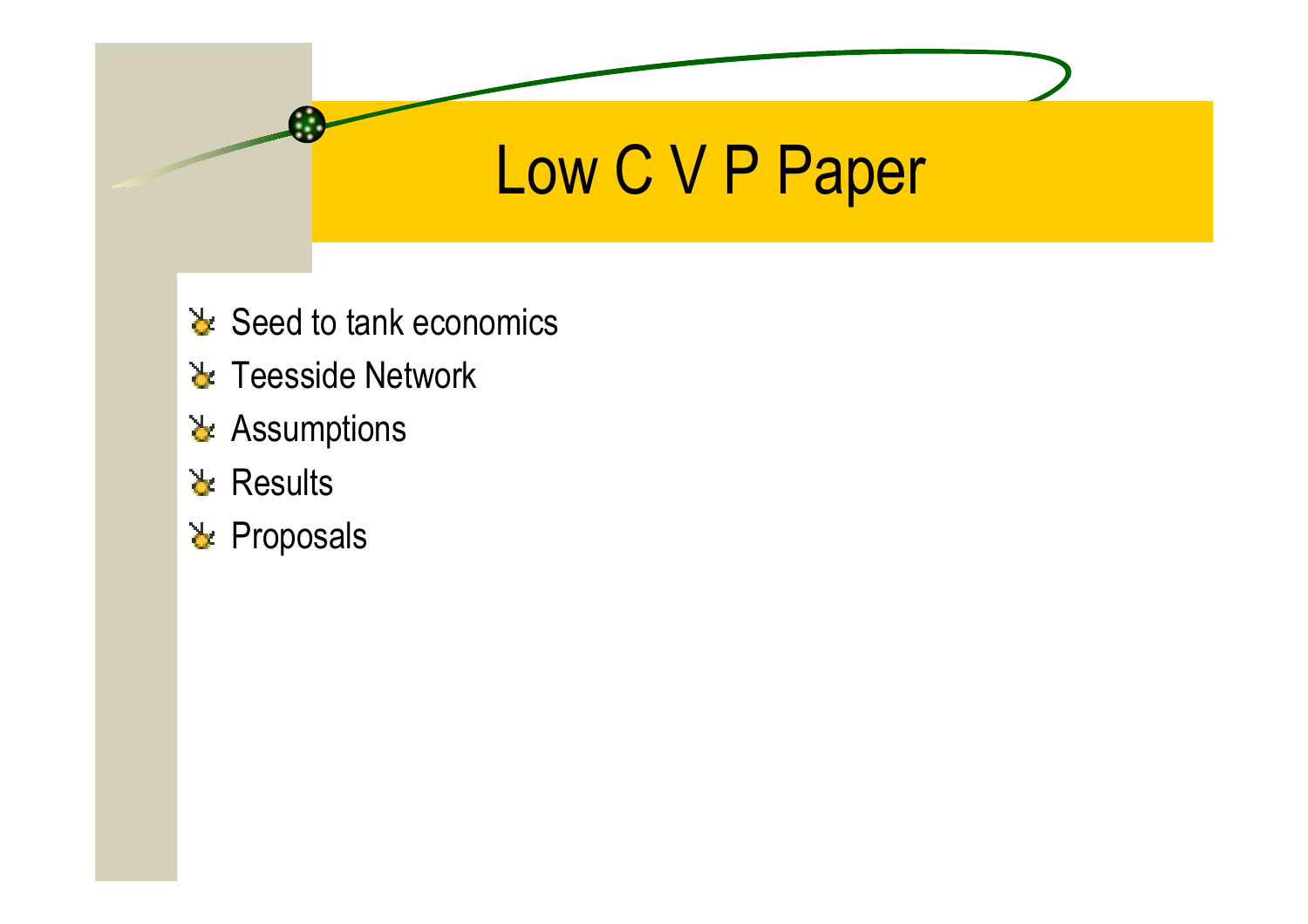# Seed to tank economics

- Developed from Newcastle University work
- **Tested against real market values**
- & Stretched against realistic technology targets
- Fixed/ variable costs tested against technology providers and EU market players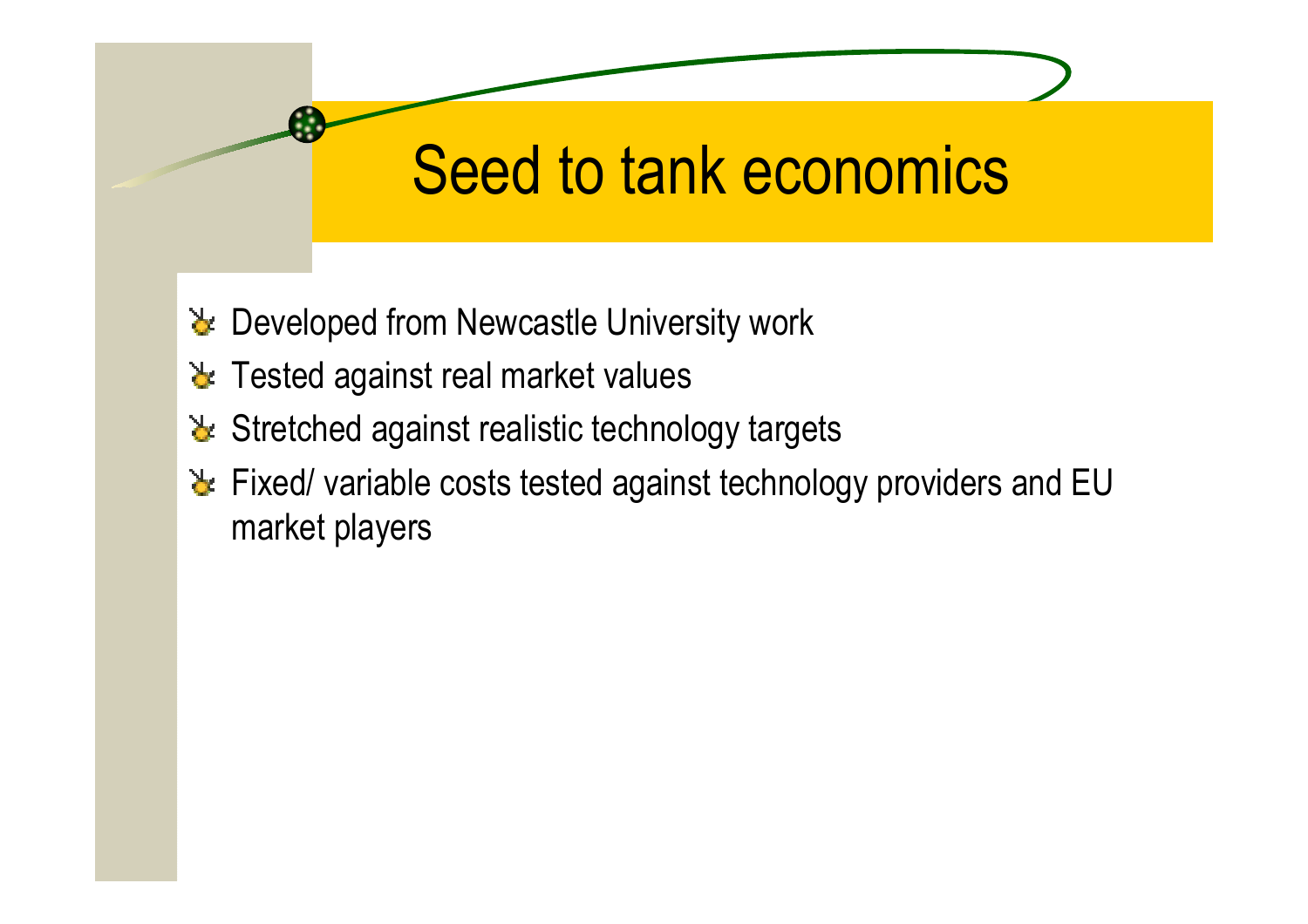#### Teesside Network

- Terra Industries
- & Agronomists
- $\&$  East Durham farmers
- Semb-Corp utility generator
- Simon Storage
- **L**<sup>t</sup> Petroplus
- **L** Farmway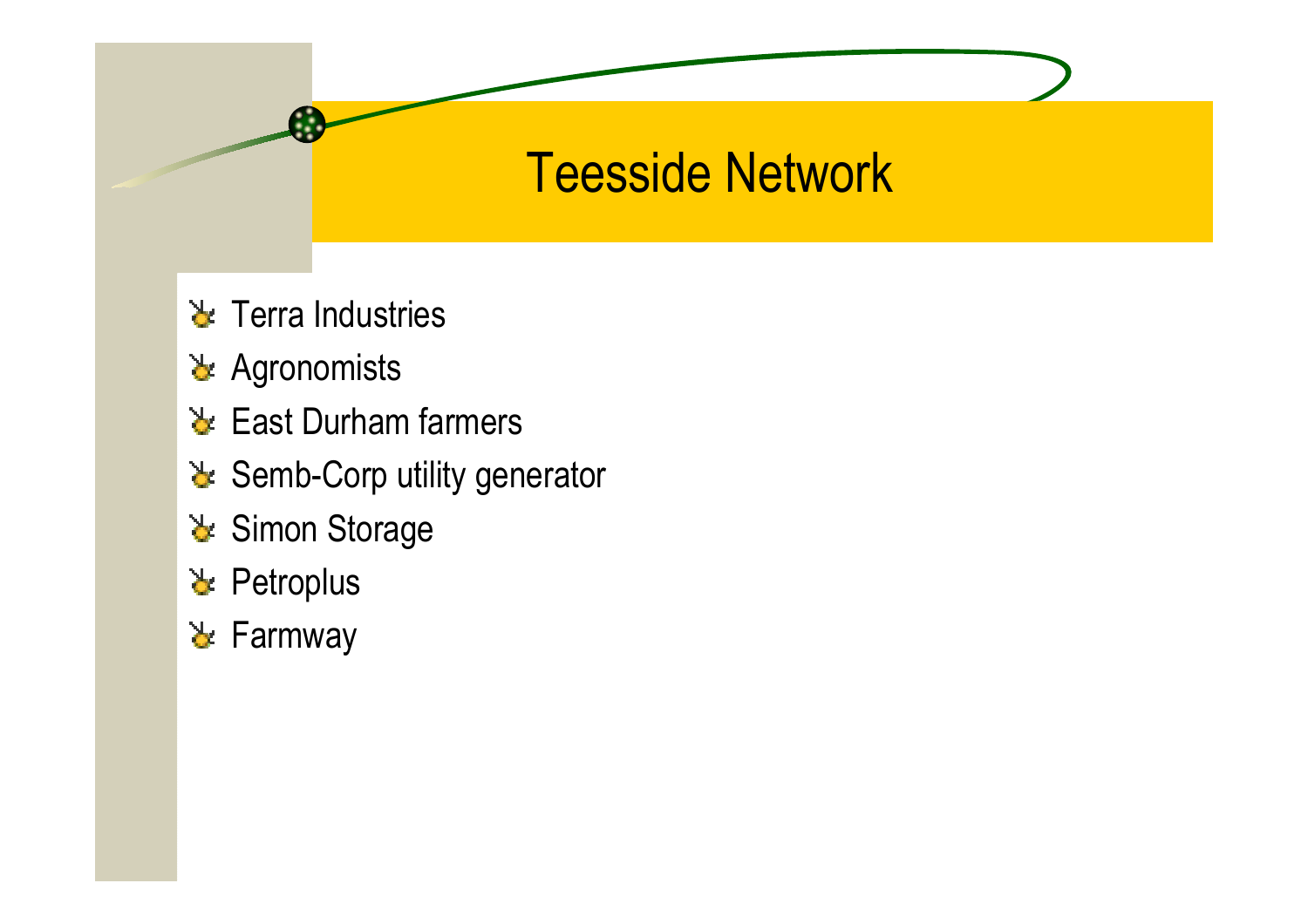# **Assumptions**

- $\mathcal{X}$  Return on capital set for local development
- Brown-field development site
- & Grant aid will be forthcoming from local government
- Depreciation taken over 15 years
- $\&$  Repayment rate set at 10%
- Diesel price \$225/ te
- Farm is difficult to model issue of return on capital employed
- Oilseed supply modeled by Local Government District. Winter oilseed rape and total set-aside area were taken from the national agricultural census, 2002. The potential grown area was assumed to be main regime plus 20% of set-aside i.e. 1 year in 5 for rotational considerations).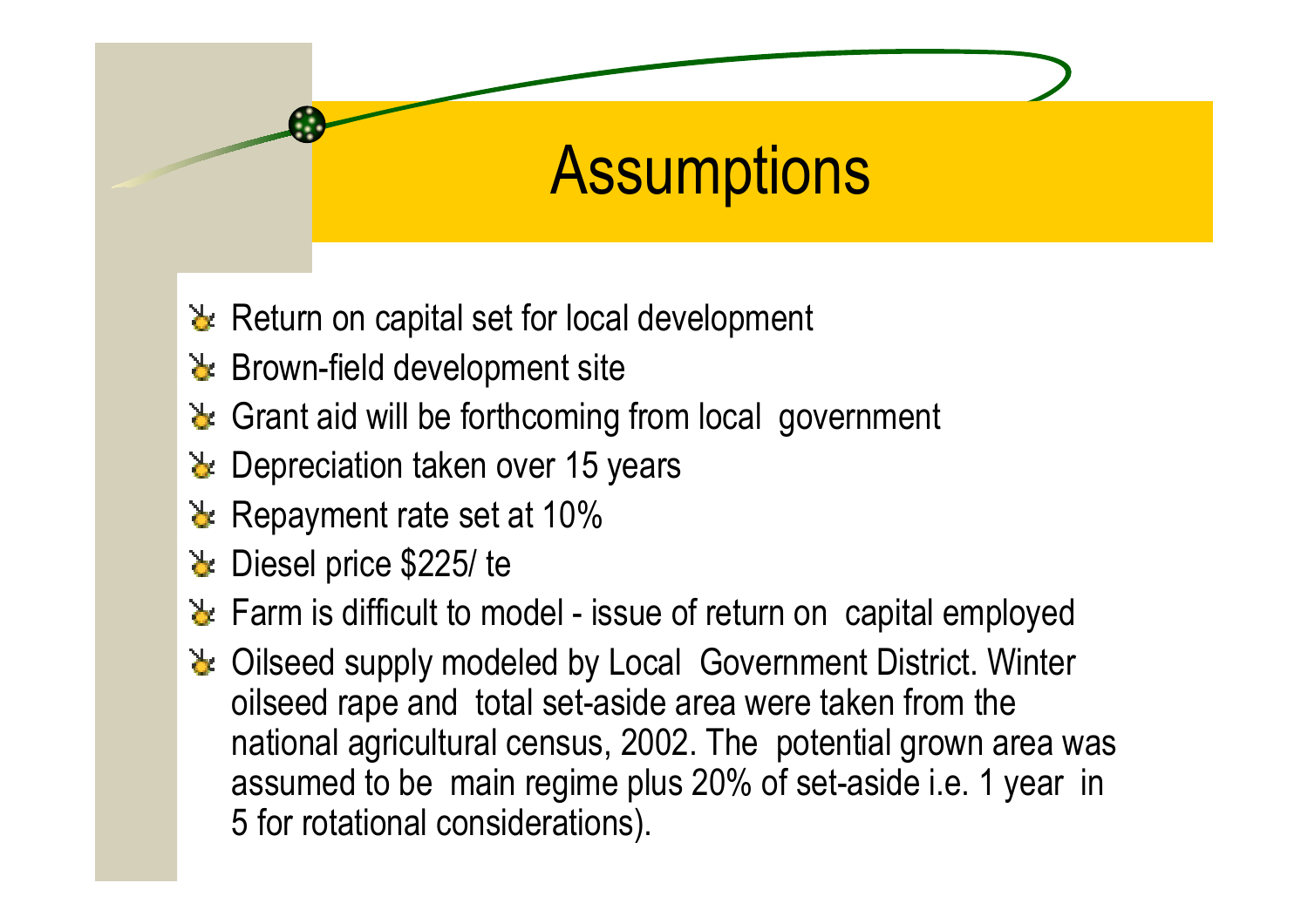### **Results**

**L** Does not make economic sense today

- & Reducing duty on FAME encourages investment
- & Grant aid encourages JV's
- Low interest encourages JV's
- **Late Biggest sensitivities are on the farm. For** example, yield, area aid, oil content of seed
- $\geq$  In order to make it happen we need to find a way of sharing out the gain/ pain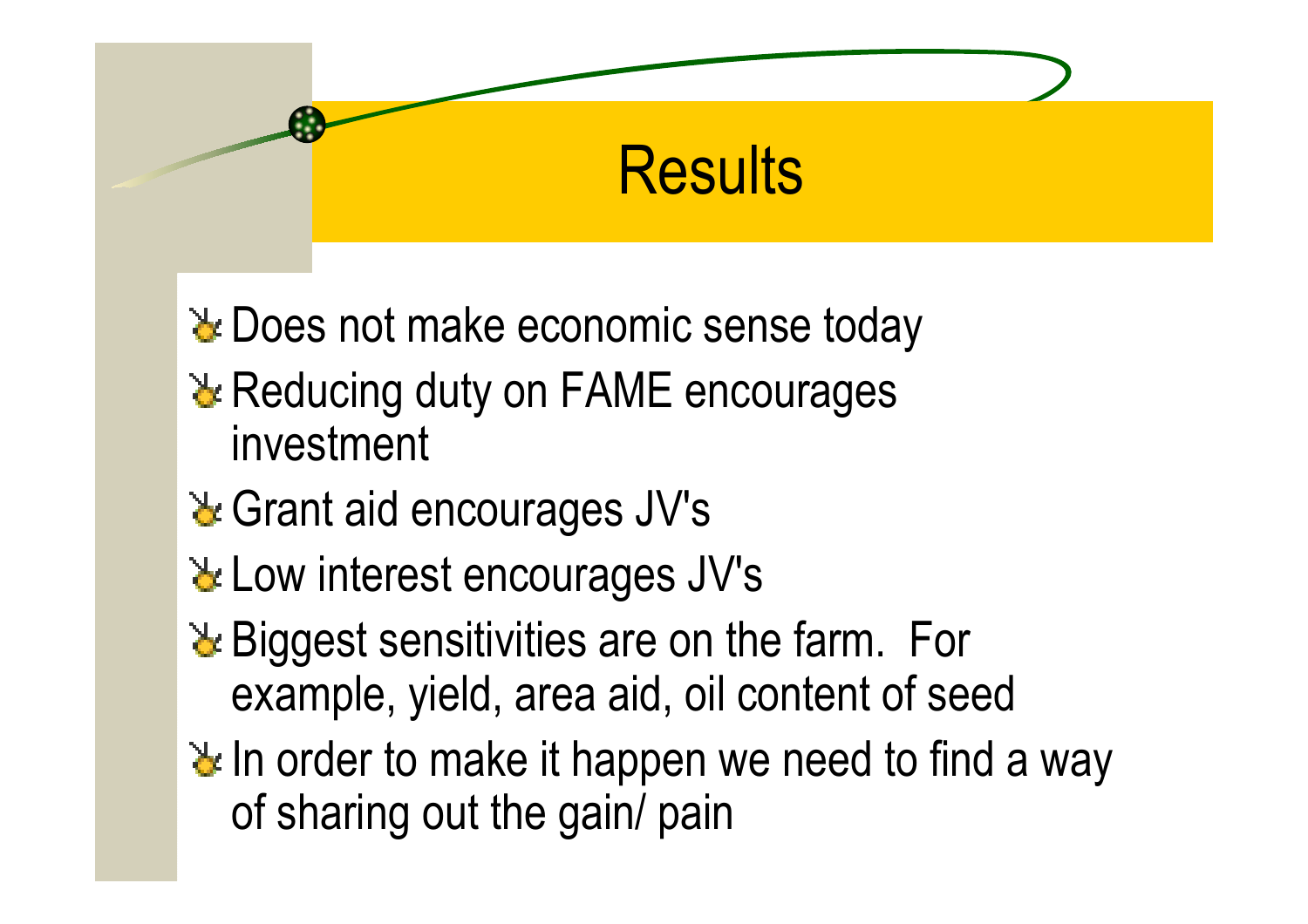

#### & Carbon impact is a reduction of 3%



Figure shows % GHG **saving** for RME relative to diesel

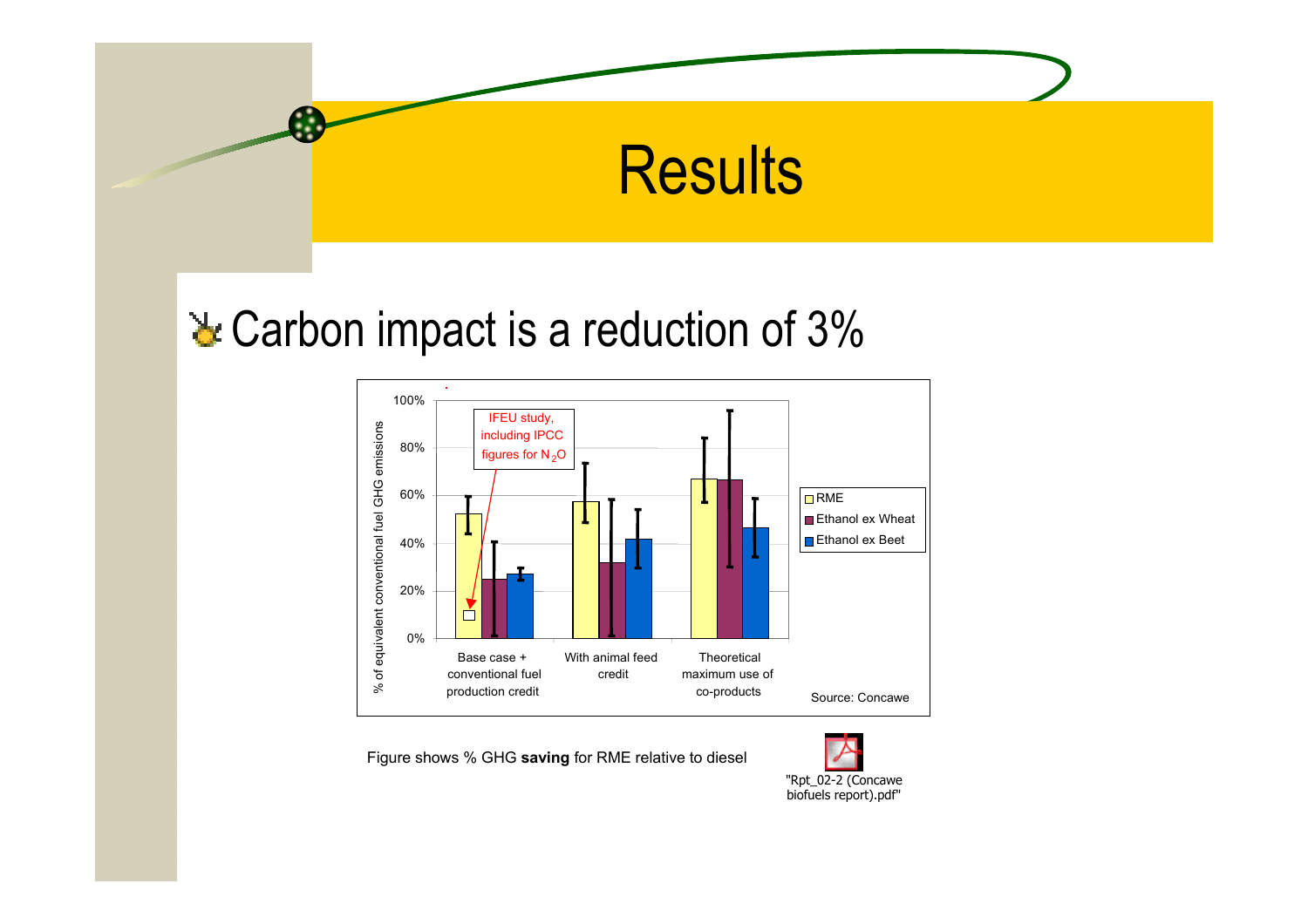### **Results**

65% reduction assumed – as all bi-products have value

**₹95% of fuel energy from mineral diesel** 

 $\&$  Hence energy content of blend is

- –95%+(5\*0.35)% = 97%
- 3% reduction in carbon emissions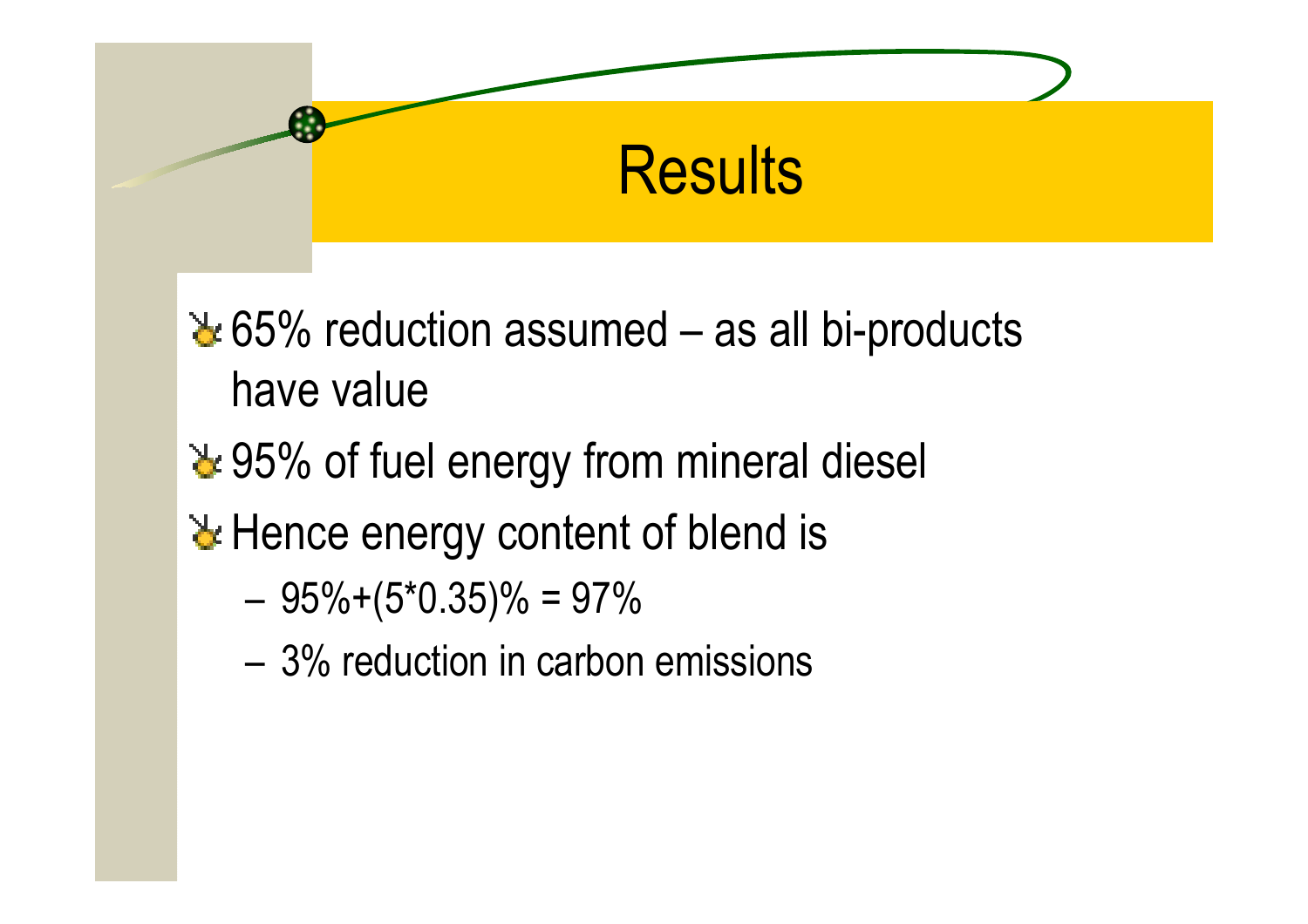### **Proposals**

 $\mathbf{\Sigma}$  Investment in bio-diesel blending can be delivered on relatively short timescales

- –– Proven Manufacturing and end use Technology – UK and EU
- Skill bases exist in UK
- –UK Logistics enable short delivery timescales
- Teesside Consortium continues to plan investment
- Looking for involvement with HMG to build on assumptions and develop way forward to assure support is focussed to deliver UK carbon benefits
	- Grants/ Loans/ Duty status